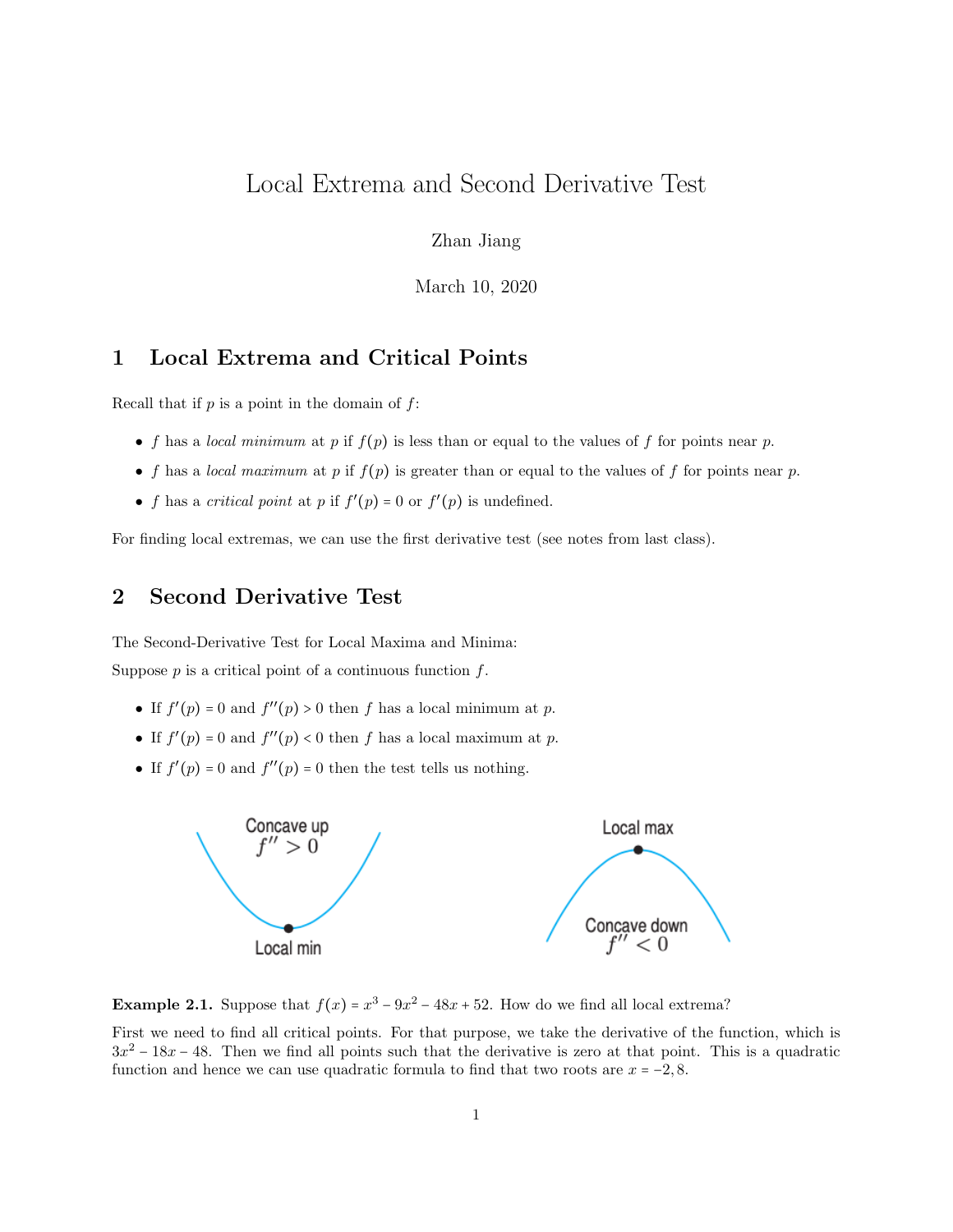Now we use the second derivative test. We compute  $f''(x) = 6x-18$ . So  $f''(-2) = -30 < 0$  and  $f''(8) = 30 > 0$ . So  $x = -2$  is a local maximum, and  $x = 8$  is a local minimum.

- 1. Using the second-derivative test to determine local maxima and minima. Check your answer by graphing.
	- (a)  $f(x) = 3x^4 4x^3 + 6$ .
	- (b)  $f(x) = e^{-2x^2}$ .
	- (c)  $f(x) = 2x 5\ln(x)$ .

## 3 Inflection Points

#### 3.1 In terms of concavity

**Definition 3.1.** A point p at which the graph of a continuous function f changes concavity is called an inflection point of f.

#### 3.2 In terms of the first derivative

Suppose a function f has a continuous derivative. If  $f''$  changes sign at p, then f has an inflection point at  $p$ , and  $f'$  has a local extremum at  $p$ .

### 3.3 How do we detect an inflection point?

Suppose  $f''$  is defined on both sides of a point  $p$ :

- If  $f''$  is zero or undefined at p, then p is a possible inflection point.
- To test whether  $p$  is an inflection point, check whether  $f''$  changes sign at  $p$ .

**Example 3.2.** For  $x \ge 0$ , we want to find the local maxima and minima and inflection points for  $g(x) = xe^{-x}$ and sketch the graph of  $g$ .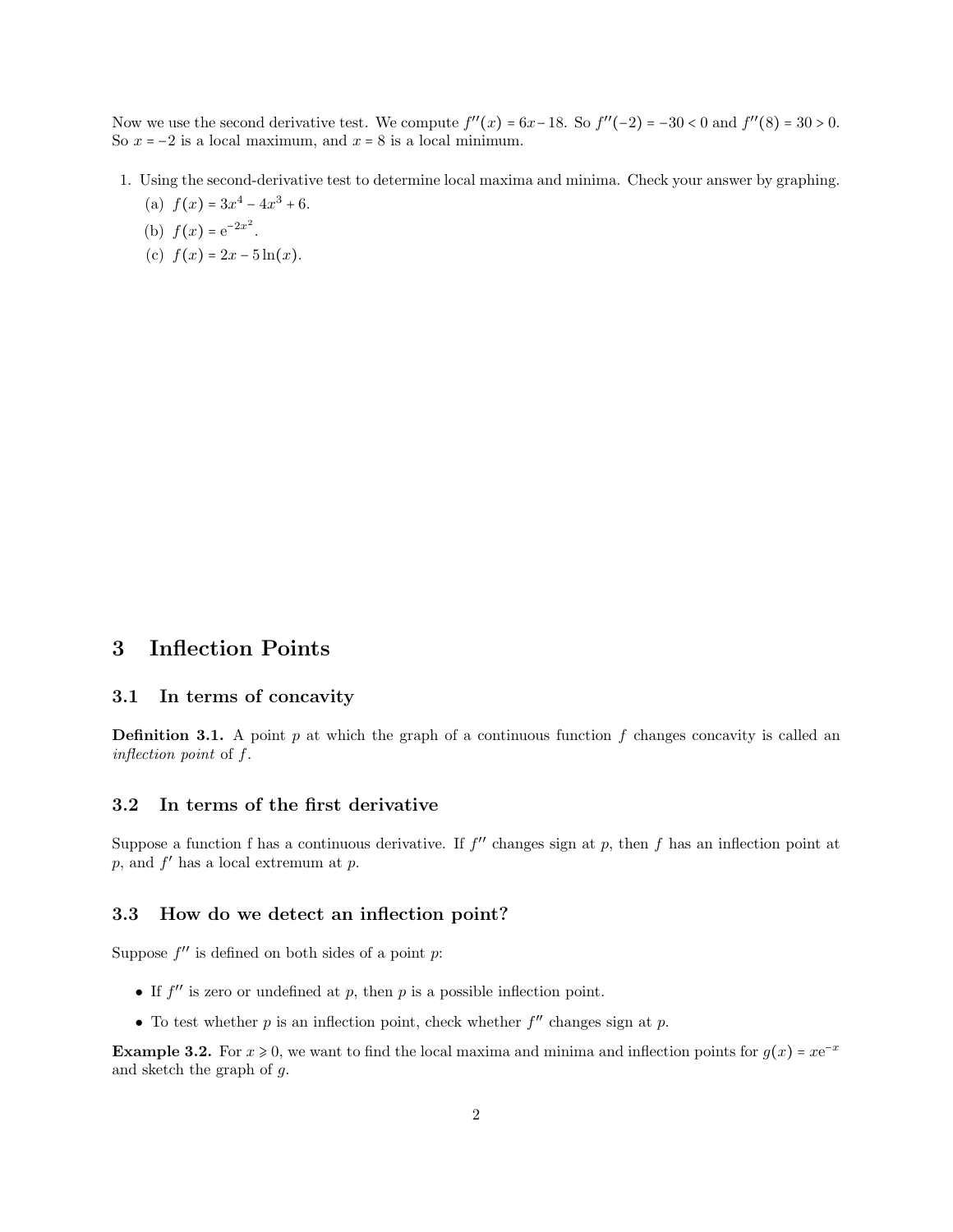Taking derivative we have  $g'(x) = (1-x)e^{-x}$  and  $g''(x) = (x-2)e^{-x}$ . So  $g'(x) = 0 \Rightarrow x = 1$  is the only ciritical point. And at  $x = 1$ ,  $g''(1) = -e^{-1} < 0$ . Hence g has a local maximum at  $x = 1$ .

Setting  $g''(x) = 0$ , we get  $x = 2$ . Draw a table as follows:

| < 2. | $x = 2$ |  |  |
|------|---------|--|--|
|      |         |  |  |

So  $x = 2$  is an inflection point of  $g$ .

1. Find all inflection points of  $y = x^4$ .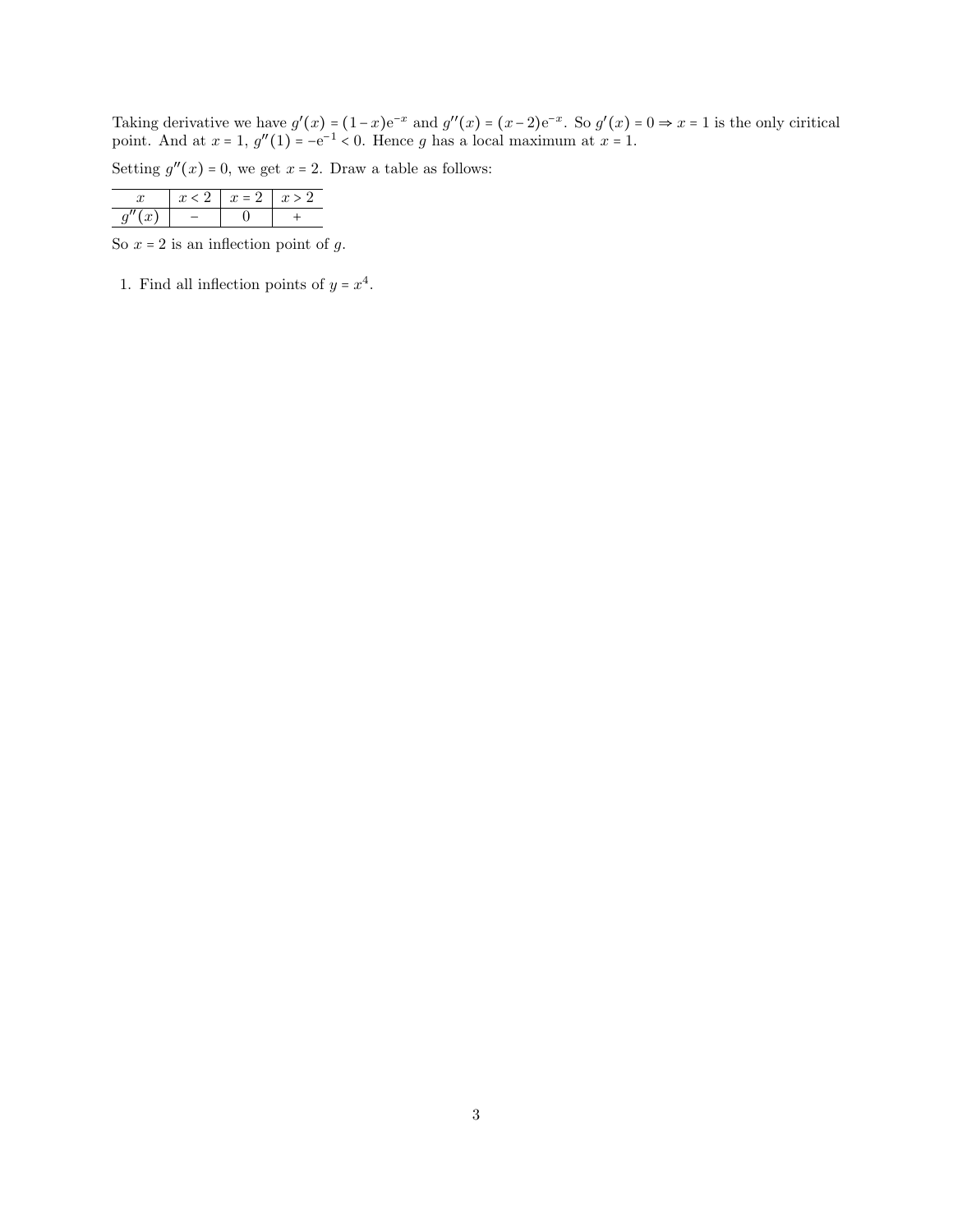**3.** [11 points] For positive constants  $a$  and  $b$ , the potential energy of a particle is given by

$$
U(x) = a \left(\frac{5b^2}{x^2} - \frac{3b}{x}\right).
$$

Assume that the domain of  $U(x)$  is the interval  $(0, \infty)$ .

**a.** [2 points] Find the asymptotes of  $U(x)$ . If there are none of a particular type, write NONE.

Answer: Vertical asymptote(s): \_\_\_\_\_\_\_\_\_\_\_\_\_ Horizontal asymptote(s): \_\_\_\_\_\_\_\_\_\_

**b.** [6 points] Find the x-coordinates of all local maxima and minima of  $U(x)$  in the domain  $(0, \infty)$ . If there are none of a particular type, write NONE. You must use calculus to find and justify your answers. Be sure to provide enough evidence to justify your answers fully.

Answer: Local max(es) at x = Local min(s) at x =

c. [3 points] Suppose  $U(x)$  has an inflection point at  $(6, -14)$ . Find the values of a and b. Show your work, but you do not need to verify that this point is an inflection point.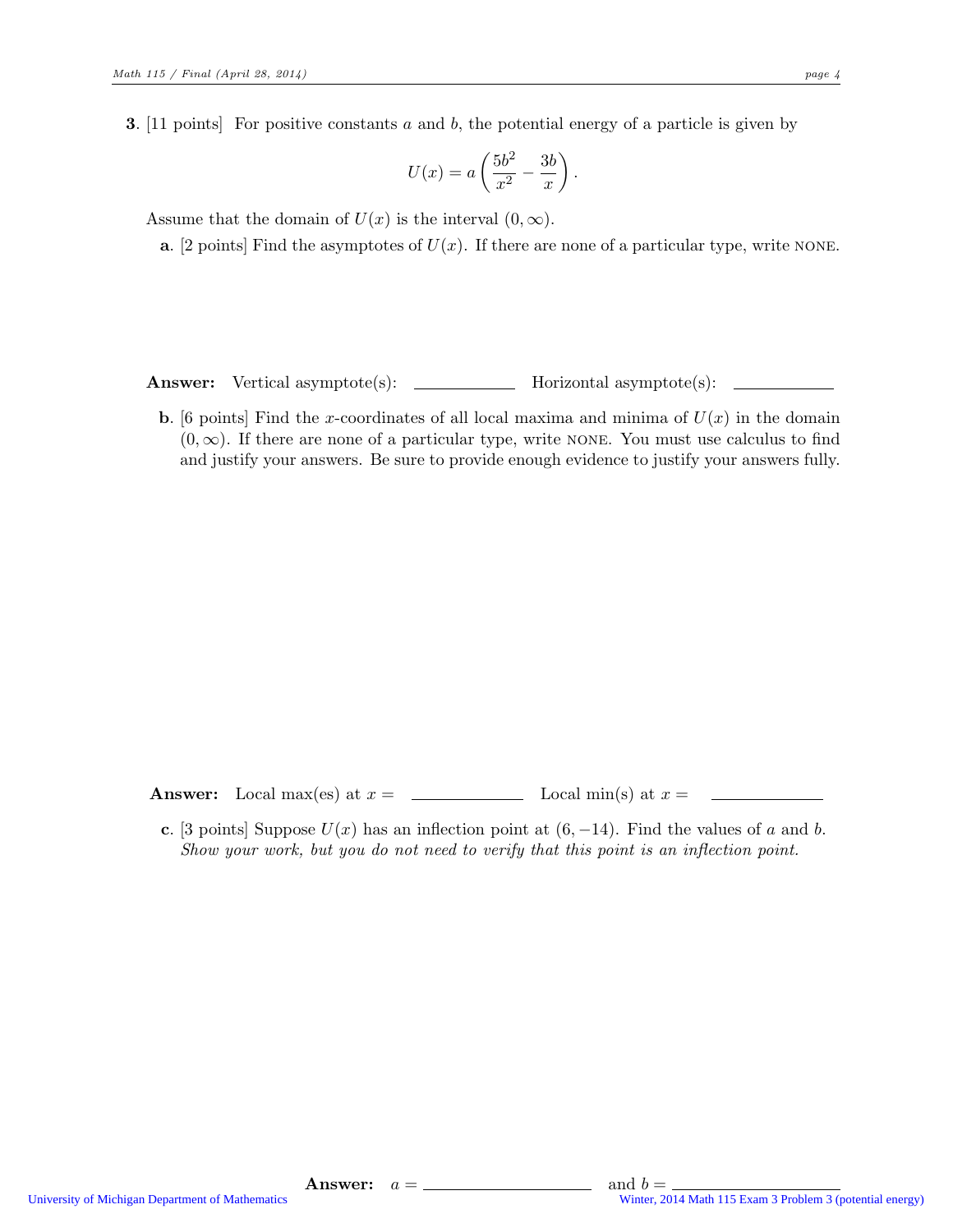**3.** [13 points] Let f be a function such that  $f''(x)$  is defined for all real numbers. A table of some values of  $f'$  is given below.

| u                     |  |  | е |  |
|-----------------------|--|--|---|--|
| $\boldsymbol{\omega}$ |  |  |   |  |

Assume that  $f'$  is continuous and either always decreasing or always increasing between consecutive values of  $x$  shown in the table.

**a.** [2 points] Using the table above, estimate  $f''(11)$ . Show your work.

## Answer:  $f''(11) \approx$

For parts (b) through (e) below, find the indicated values. Write NONE if there are no such values of  $x$ . Write NOT ENOUGH INFO if there is not sufficient information to determine a value. You do not need to explain your reasoning.

**b.** [3 points] Find the x-coordinates of all critical points of  $f(x)$  on the interval  $2 < x < 11$ .

Answer: critical point(s) at x =

c. [3 points] Find the x-coordinates of all local minima of  $f(x)$  on the interval  $2 < x < 11$ .

Answer: local min(s) at  $x = \_$ 

d. [3 points] Find the x-coordinates of all inflection points of  $f(x)$  on the interval  $2 < x < 11$ .

Answer: inflection point(s) at x =

e. [2 points] Find all values of x at which  $f(x)$  attains its global maximum on the interval  $2 \leq x \leq 11$ .

**Answer:** global max(es) at  $x = \_$